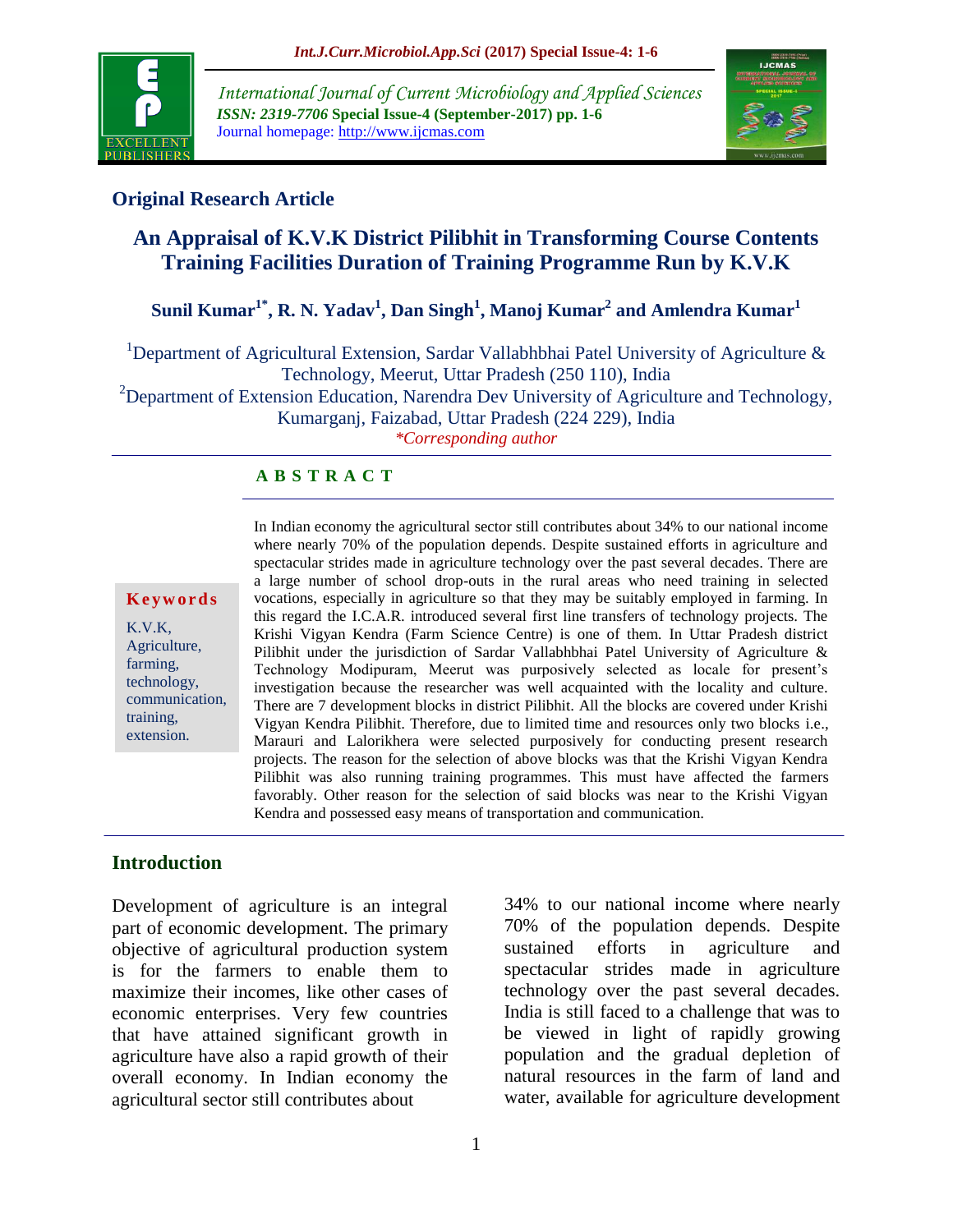in coming decades. The present rate of agricultural production could be doubled if the available technologies are brought to bear with the production processes and programmes, focusing more and more on transferring our new technologies away from the confirms of laboratories and research institution to the farmers and make them more result and work oriented. There is a continuous advancement in agricultural research in the country. The transfer of technology, however, could not keep pace with the advancement of agricultural research. Therefore, the gap between the technology available at the agricultural research stations and technologies being practiced in the farmer"s field has widened. To reduce this gap and to maintain a continuous flow of technology from research station to the farmer's fields, it is essential to train the farmers in agricultural and allied technologies. There are a large number of school drop-outs in the rural areas who need training, in selected vocations, especially in agriculture so that they may be suitably employed in farming. In this regard the I.C.A.R. introduced several first line transfers of technology projects. The Krishi Vigyan Kendra (Farm Science Centre) is one of them. In pursuance of the recommendations of Education Commission (1964–66) and Dr. Mohan Singh Mehta Committee report to establish institutions for providing vocational education in agriculture at the pre and post matriculate level, the Indian Council of Agricultural Research has started a scheme to establish Krishi Vigyan Kendras in the country recommended the establishment of one K.V.K. in each district by the end of sixth five year plan and three KVKs district<sup>-</sup> <sup>1</sup> by the end of the present century. Keeping the above facts in view, Government of India decided to establish at least one K.V.K. in each district in a phased manner, during the Seventh Five Year Plan. The first

K.V.K. was established in 1974 at Pondicherry under the administrative control of the Tamil Nadu Agricultural University, Coimbatore, Tamil Nadu, India since then several K.V.Ks was established in different parts of the country. Up to June 31, 2012, 642 KVKs were established in the country. In Uttar Pradesh there were 68 KVKs established up to June, 2016 and the number is increasing every year. The Mohan Singh Mehta Committee (1974) laid down the following basic concepts of K.V.K. The Kendra will impart learning through work experience and hence, will be concerned with technical literacy, the acquisition of which does not necessarily require as a precondition the ability to read and write. The Kendra will impart training only to those extension workers who are already employed or to practicing farmers and fisherman. In other words, the Kendra does will cater to the needs of those who are already employed or those who wish to be selling employed. There will be no uniform syllabus for a Kendra. The syllabus and programme of each Kendra will be tailored according to the felt needs, natural resources and the potentials for agricultural growths in that particular area. The three fundamental principles viz., (a) agricultural production as the prime goal (b) work-experience as the main method of imparting training, and (c) priority to the weaker sections of the society, are the backbone of the K.V.K. programme. The main idea is to influence productivity to achieve social justice for the neediest and deserving weaker sections of the society like tribal farmers, small and marginal farmers, agricultural laborers drought and flood affected farmers, etc.

The K.V.K. project is sponsored by the I.C.A.R. and is implemented by the ICAR research institutes, State Agricultural Universities, State Departments of Agriculture and reputed Voluntary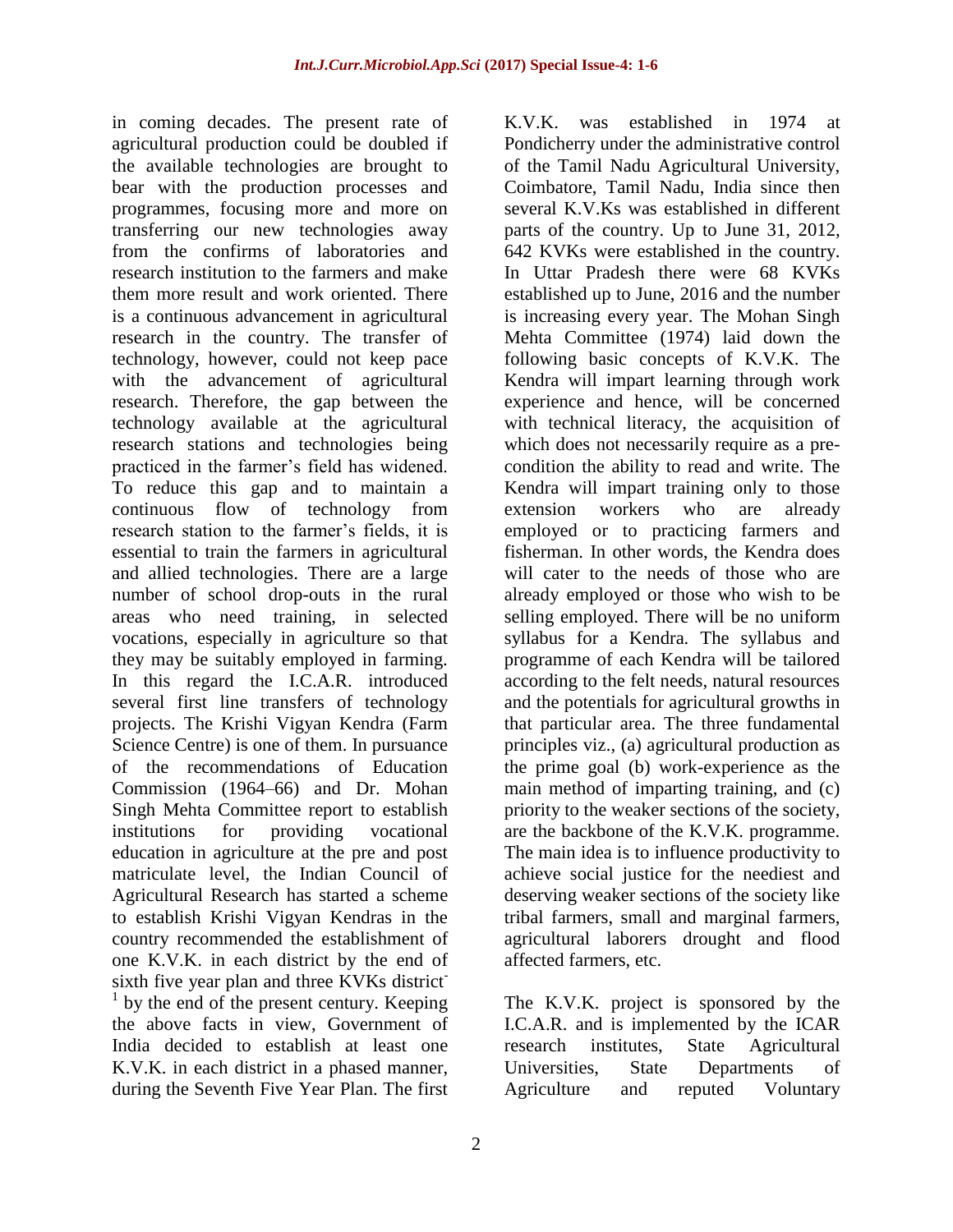Organizations. The K.V.K. is headed by a senior scientist of the rank of Professor/Associate Professor in the field of Agricultural Extension or Agronomy. He is supported by a team of disciplinary scientist representing Agronomy, Horticulture, Plant Pathology, Entomology, Animal Science, and Agricultural Engineering. Home Science and Fisheries, depending upon the needs of respective district. A group of technical and other supporting staff is also provided to each K.V.K. The local management committee in each K.V.K. is an important instrument of management. This committee is devoted to constantly review the progress of the K.V.Ks provide guidance for organizing training programmers and follow up extension activities and redress the problems wherever possible. The kind and quality of training being envisaged in the K.V.Ks demands practical and experienced trainees. They infact should be in a position to demonstrate the skills effectively to the trainees by the actual doing the operations themselves on the principles of "teaching by doing". The cater the needs of K.V.K. trainees, the 10 T.T.Cs have also been established to train K.V.K. staff and higher secondary schools. The transfer of technology through organized system is also getting momentum. The innovations are being communicated through variety of extension methods and organizations. But their effect is not seems as positive as we require.

#### **Materials and Methods**

The present study entitled "An Appraisal of K.V.K. District Pilibhit in Transforming Socio-economic Status of the trained Persons" was under taken during the Agricultural year 2012. There are 7 development blocks in district Pilibhit. All the blocks are covered under Krlshi Vtgyan Kendra Pilibhit. Therefore, due to limited time and resources only.Two blocks i.e.

purposively for conducting present research projects. The reason for the selection of above blocks was that the Krishi Vigyan Kendra pilibhit was also running training programmes. This must have affected the farmers favourably. Other reasons for the selection of said blocks were near to the Krishi Vigyan Kendra and possessed easy means of transportation and communication. A through acquaintance with the languages, customs, traditions, values and comparative nature of the people were other beneficial points to the researcher for obtaining accurate and unbiased information. With the help of the training centres, a list of villages involved in. training was prepared separately for both the development blocks. From each of these two lists, a set of two villages gram Marori and Jonapuri from Marauri community development block Lalorikhera, Zatipur, for Lalorikhera, community development block were randomly chosen. Thus a total of four villages (two from each development block) were randomly selected for drawing the sample of respondents. Required number of respondents was selected at random from all the four villages after preparing a list of trained farm in Krishi Vigyan Kendra. The total number of respondents were sixty (30 from each development block or 2 villages from each development block).

Marauri and Lalorikhera were selected

## **Results and Discussion**

Krishi Vigyan Kendra in Pilibhit under the host of institution Sardar Vallabhbhai Patel University of Agriculture and Technology, Modipuram, Meerut. This K.V.K. is situated near the railway station of Pilibhit-15 km. and 12 km. from Bus station. The total area of this K.V.K. is 20 ha and net cultivated area is 15.4 ha. Remaining area of this K.V.K. is under building etc. Various field of agriculture and allied in which K.V.K. is engaged to provide training facilities to the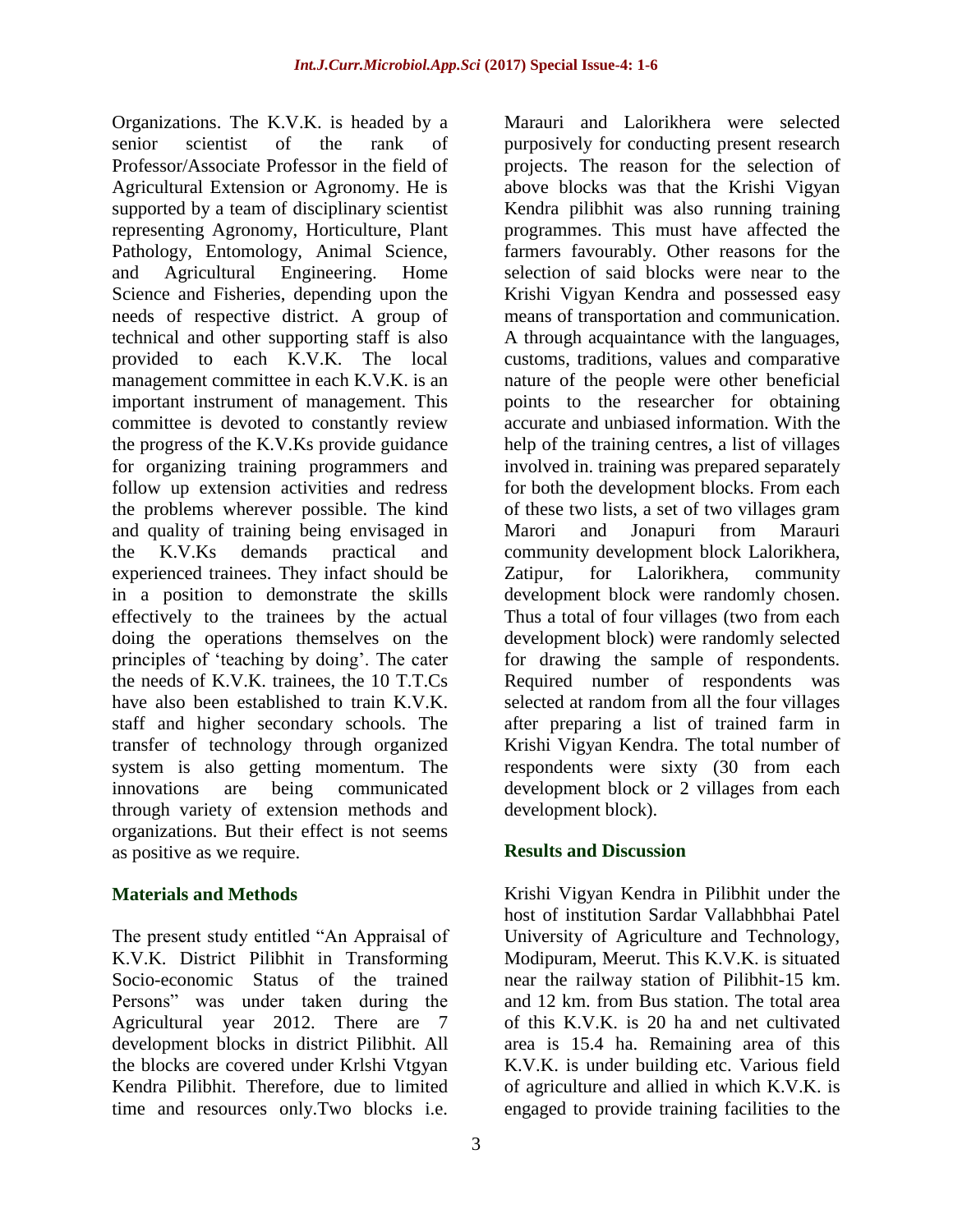farmers. The details of instructor's coursecontents facilities available at the K.V.K. duration and month of training etc. have been analyzed and given the following Table.

Revealed that the majority of instructors taught crop production, Agricultural engineering, Horticulture and Home science, which are ranked  $1<sup>st</sup>$  followed by extension education livestock production agro forestry and Fisheries ranked II<sup>nd</sup>. None discipline was in III<sup>rd</sup>. This means that the crop production, Horticulture, Agricultural engineering and home science given more emphasis followed by other courses.

The findings of this study are in conformity with a report of state level workshop on K.V.Ks. found that K.V.K. organized more training programmes on crop production, followed by Horticulture, Livestock production, Agricultural engineering, Home science, Agro forestry, Plant Protection and fisheries.

Duration of training mainly depend upon the need faced by the farmers. The preference

given by the farmers, regarding to duration of the training was studied and the data has been given in the:

Reveals that, one day training is most suitable to trainees followed by two to others days. This shows that the farmers do not want to spare more time outside the village as they were always engaged locally in many household activities. Now, it can be concluded that one day training was most suitable followed by two to three days.

### **Months of training**

The farmers opinion about the suitability of the months of training organized by K.V.K. were also taken to know the appropriate months of training enabling them to assess theirs knowledge gain pertaining to raising to raising various seasonal crops highlighted that the percentage of trainees of September-October-November was the highest and ranked I<sup>st</sup> followed by January-February-March (34.00%) which ranked  $II<sup>nd</sup>$  and last June-July-August-(21.00%) which ranked  $III^{rd}$ .

| <b>Table.1</b> Percentage of course contents taught by the instructors |                             |                           |      |
|------------------------------------------------------------------------|-----------------------------|---------------------------|------|
| S. No.                                                                 | Courses                     | Percentage of Instructors | Rank |
|                                                                        | Crop production             | 16.66                     |      |
|                                                                        | Ag. Engineering             | 16.66                     |      |
|                                                                        | Horticulture                | 16.66                     |      |
|                                                                        | Home Science                | 16.66                     |      |
|                                                                        | Agril. Extension            | 8.33                      |      |
| 6                                                                      | Agro forestry               | 8.33                      |      |
|                                                                        | <b>Livestock Production</b> | 8.33                      |      |
|                                                                        | <b>Fisheries</b>            | 8.33                      |      |

| <b>Table.2</b> Showing the opinion of farmers in duration of training |                                           |       |  |  |
|-----------------------------------------------------------------------|-------------------------------------------|-------|--|--|
| S. No.                                                                | Rank<br>Percentage of farmers<br>Duration |       |  |  |
|                                                                       | One day                                   | 61.00 |  |  |
|                                                                       | Two to three days                         | 25.00 |  |  |
|                                                                       | Above three days                          | 14 00 |  |  |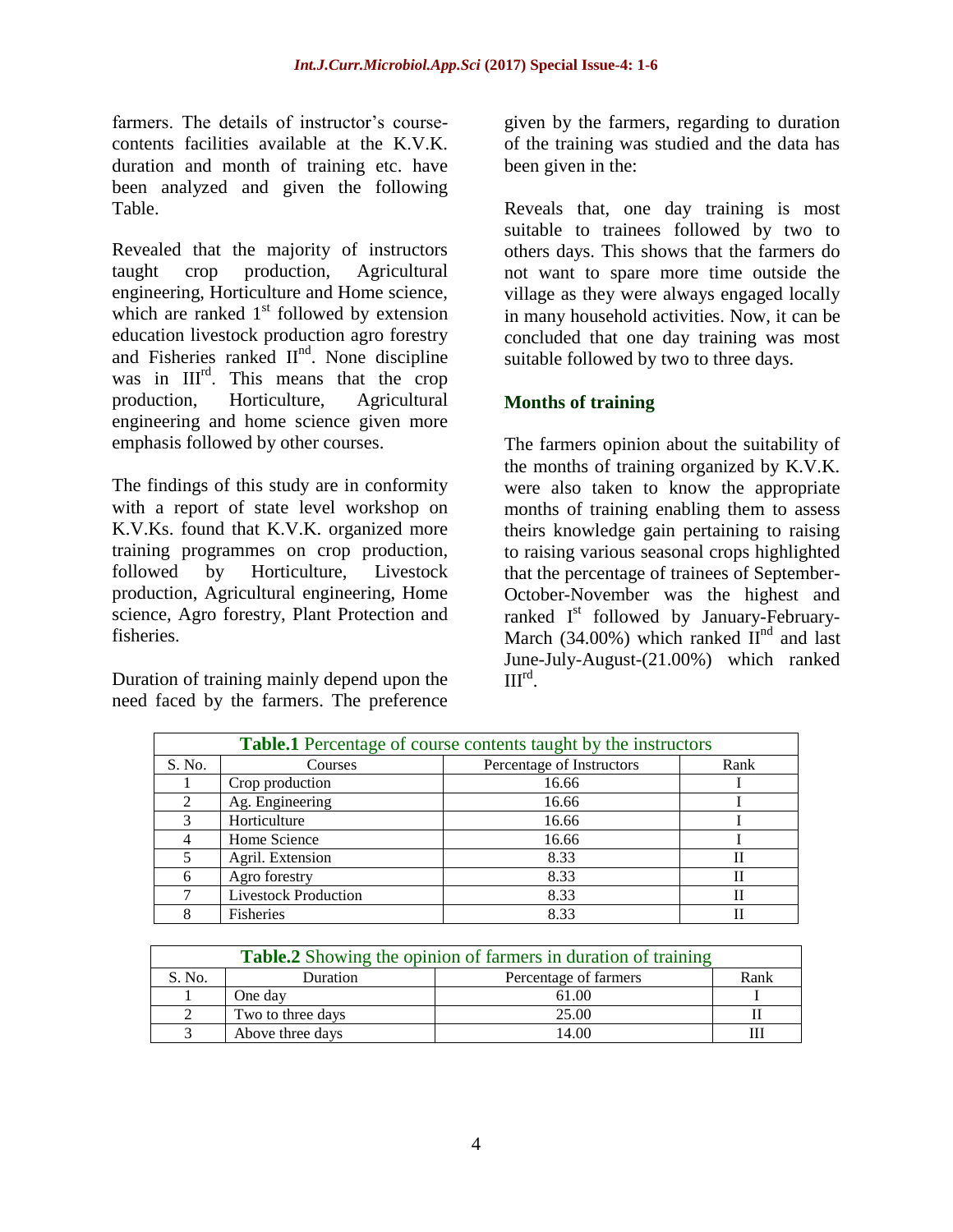#### *Int.J.Curr.Microbiol.App.Sci* **(2017) Special Issue-4: 1-6**

| <b>Table.3</b> Showing the months of training, organized by K.V.K |                            |       |  |  |
|-------------------------------------------------------------------|----------------------------|-------|--|--|
| Percentage of training<br>Month of training<br>Rank<br>S. No.     |                            |       |  |  |
|                                                                   | September-October November | 45.00 |  |  |
|                                                                   | January-February-March     | 34.00 |  |  |
|                                                                   | June-July-August           | 21.00 |  |  |

| <b>Table.4</b> Showing the availability of staff (Instructors) in the K.V.Ks |                |            |        |            |
|------------------------------------------------------------------------------|----------------|------------|--------|------------|
| S. No.                                                                       | <b>Staff</b>   | Sanctioned | Filled | Percentage |
|                                                                              | Scientific     |            |        | 77.78      |
|                                                                              | technical      |            |        | 100.00     |
|                                                                              | Administrative |            |        | 100.00     |
|                                                                              | Supporting     |            |        | 100.00     |
|                                                                              | Auxiliary      |            |        | 100.00     |

| <b>Table.5</b> Showing the qualifications of K.V.K Instructors |            |                                     |       |       |       |
|----------------------------------------------------------------|------------|-------------------------------------|-------|-------|-------|
| S. No.                                                         | Staff      | Percentage of Instructors qualified |       |       |       |
|                                                                |            | intermediate                        | B.Sc. | M.Sc. | Ph.D. |
|                                                                | Scientific |                                     |       |       |       |
|                                                                | Technical  | 56.67                               | 33.33 |       |       |

| <b>Table.6</b> Necessary facilities available at the K.V.K Pilibhit |                         |             |  |  |
|---------------------------------------------------------------------|-------------------------|-------------|--|--|
| S. NO.                                                              | Facilities              | Actual Nos. |  |  |
|                                                                     | Hostel                  |             |  |  |
| $\overline{c}$                                                      | Staff quarters          |             |  |  |
| 3                                                                   | Office room             | 8           |  |  |
| 4                                                                   | Class room              |             |  |  |
| 5                                                                   | Quarters for labours    | 7           |  |  |
| 6                                                                   | guest House             |             |  |  |
|                                                                     | health Centre           |             |  |  |
| 8                                                                   | Garage                  |             |  |  |
| 9                                                                   | Cow Sheds               |             |  |  |
| 10                                                                  | <b>Poultry Sheds</b>    |             |  |  |
| 11                                                                  | Sheds for goat          |             |  |  |
| 12                                                                  | Workshop                |             |  |  |
| 13                                                                  | Fish ponds              |             |  |  |
| 14                                                                  | Audio-visual equipments |             |  |  |
| 15                                                                  | Motorcycle              |             |  |  |
| 16                                                                  | Jeep                    |             |  |  |
| 17                                                                  | Tractor                 |             |  |  |

| <b>Table.7</b> Number of different training programmes undertaken by K.V.K    |            |     |      |  |
|-------------------------------------------------------------------------------|------------|-----|------|--|
| Types of training<br>Total No. of trainees<br>Total No. of training<br>S. NO. |            |     |      |  |
|                                                                               | On campus  |     | 387  |  |
|                                                                               | Off campus | 108 | 3165 |  |

Now, it can be said that September-October-November are the best months followed by January-February-March. This shows that the trainees required specific training just before the operation of crops. The findings of this study are in conformity with the

observation of the stated that the September-October-November can be the best months of training.

Indicates that all staff sanctioned in technical, Administrative supporting and